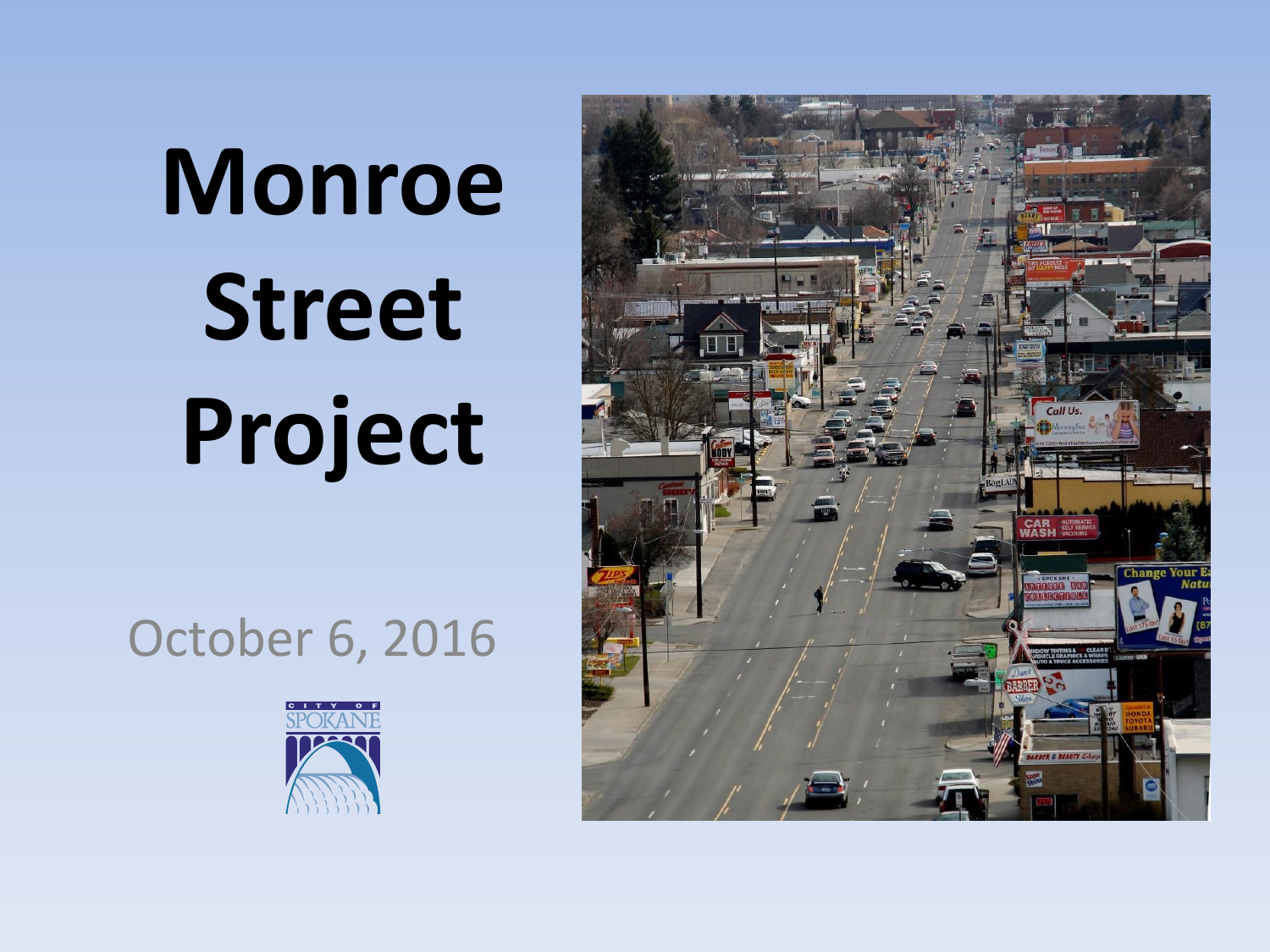### **N. Monroe Project Advisory Board**

**Position 1** N. Monroe Business Owner Legacy **Ed Ardiss**

**Position 2** N. Monroe Business Owner New/Emerging **Brianna Musser**

**Position 4** Emerson/Garfield Neighborhood **E.J. Ianelli**

**Position 7** At Large **Chris Bornhoft**

**City Council District 3 Council Member Karen Stratton**

**Position 5** Neighborhood Resident **Megan Kennedy**

> **Position 8** West Central Rep **Mike Wallace**

**City Council District 3 Council Member Candace Mumm**

**Position 3** N. Monroe Property Owner **Dale Westhaver**

**Position 6** North Hill Neighborhood **Michael Trautman**

> **Position 9** Business Owner From Riverside **Jill Leonetti**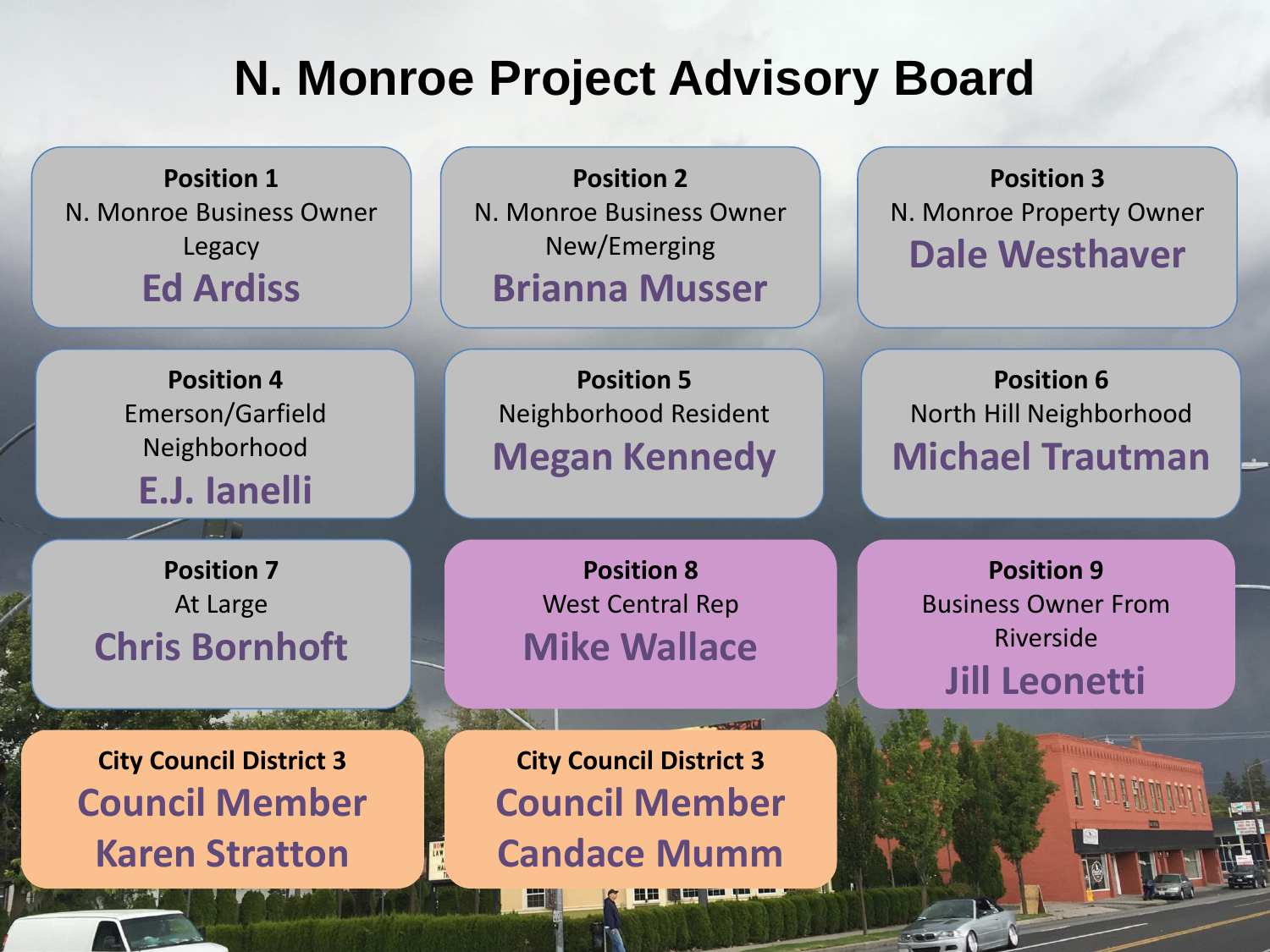# Advisory Board Role

**Assist in finalizing the scope within project parameters by engaging broader community and soliciting input.** 

- Kick-off Meeting and Project Background
- Project Context (Comp Plan & Centers & Corridors)
- Stormwater, Landscaping, Parking
- Traffic & Street Operations
- Transit

- Placement of elements
- Placement of islands
- Concentration of elements
- ID important elements such as maximize parking

#### Informing | Involving | Public Outreach

Visuals for Public Outreach



### Focus Areas Focus Areas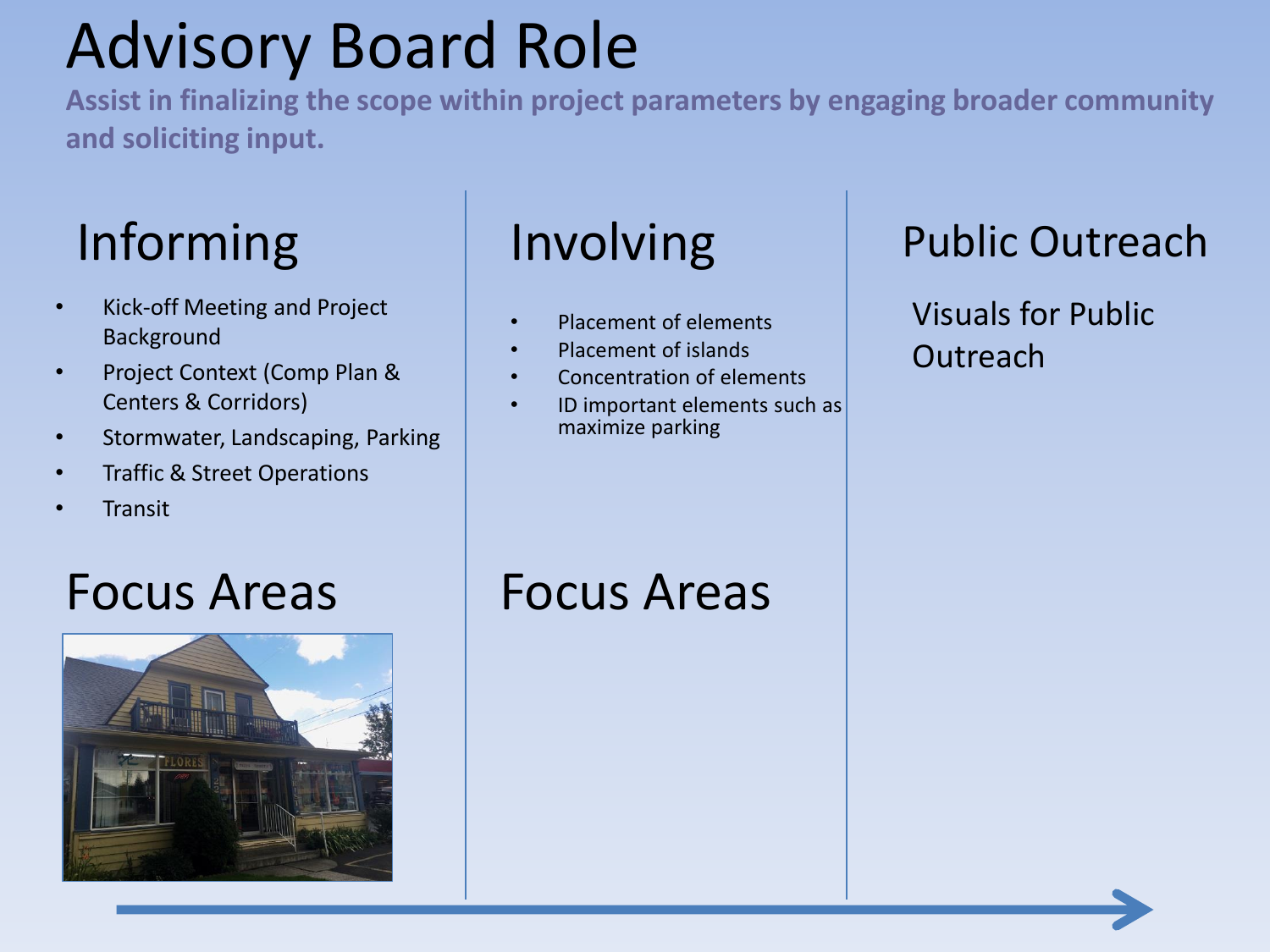## Advisory Board Role

**Assist in finalizing the scope within project parameters by engaging broader community and soliciting input.** 

- Kick-off Meeting and Project Background
- Project Context (Comp Plan & Centers & Corridors)
- Stormwater, Landscaping, Parking
- Traffic & Street Operations
- Transit

## Focus Areas



# Informing Involving Public Outreach

• WHY?

• Does it have to be 3 lanes?

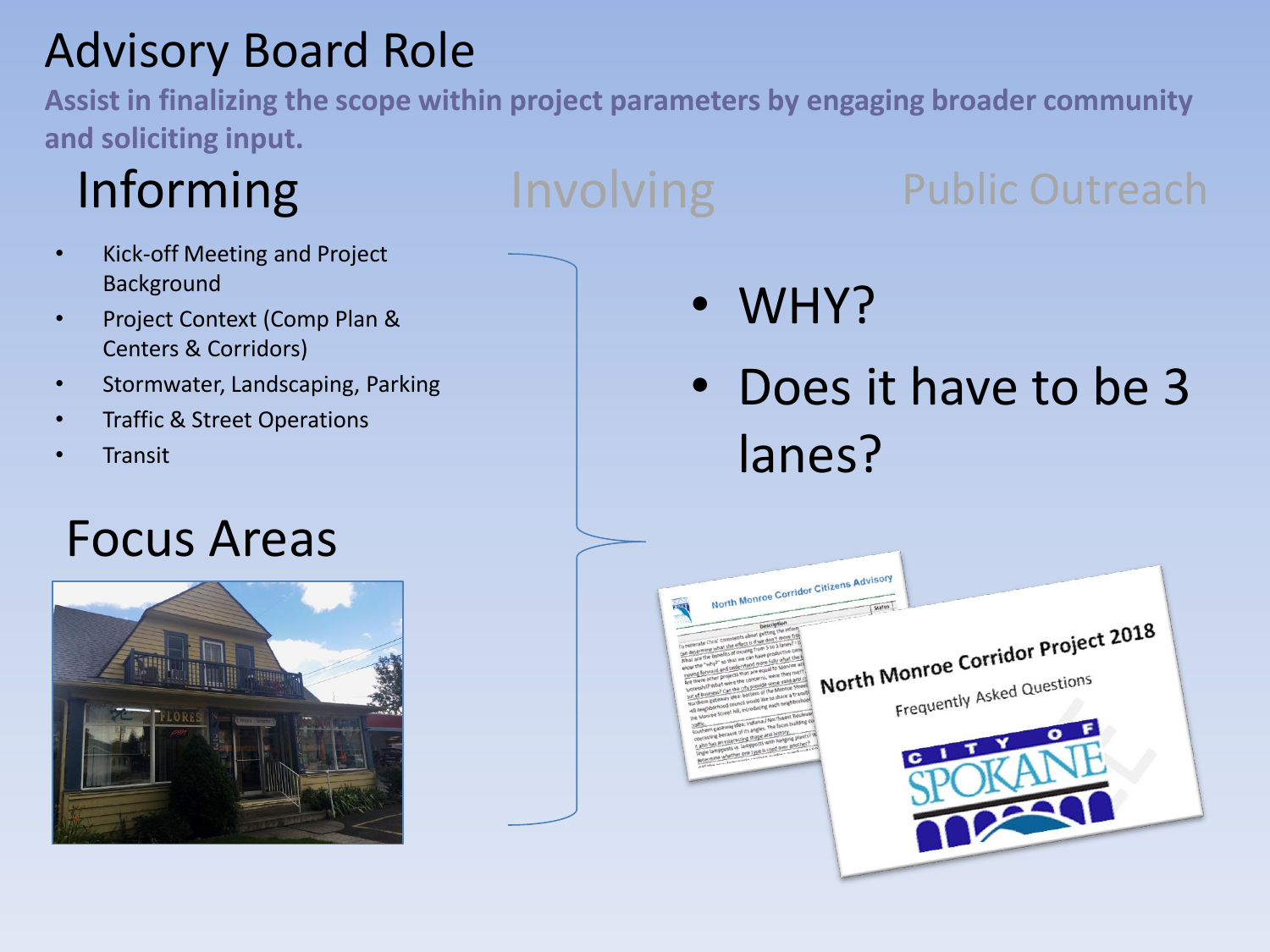### Where did this idea come from?







## July 13, 2016 Kick-off Meeting

# Alternatives within Scope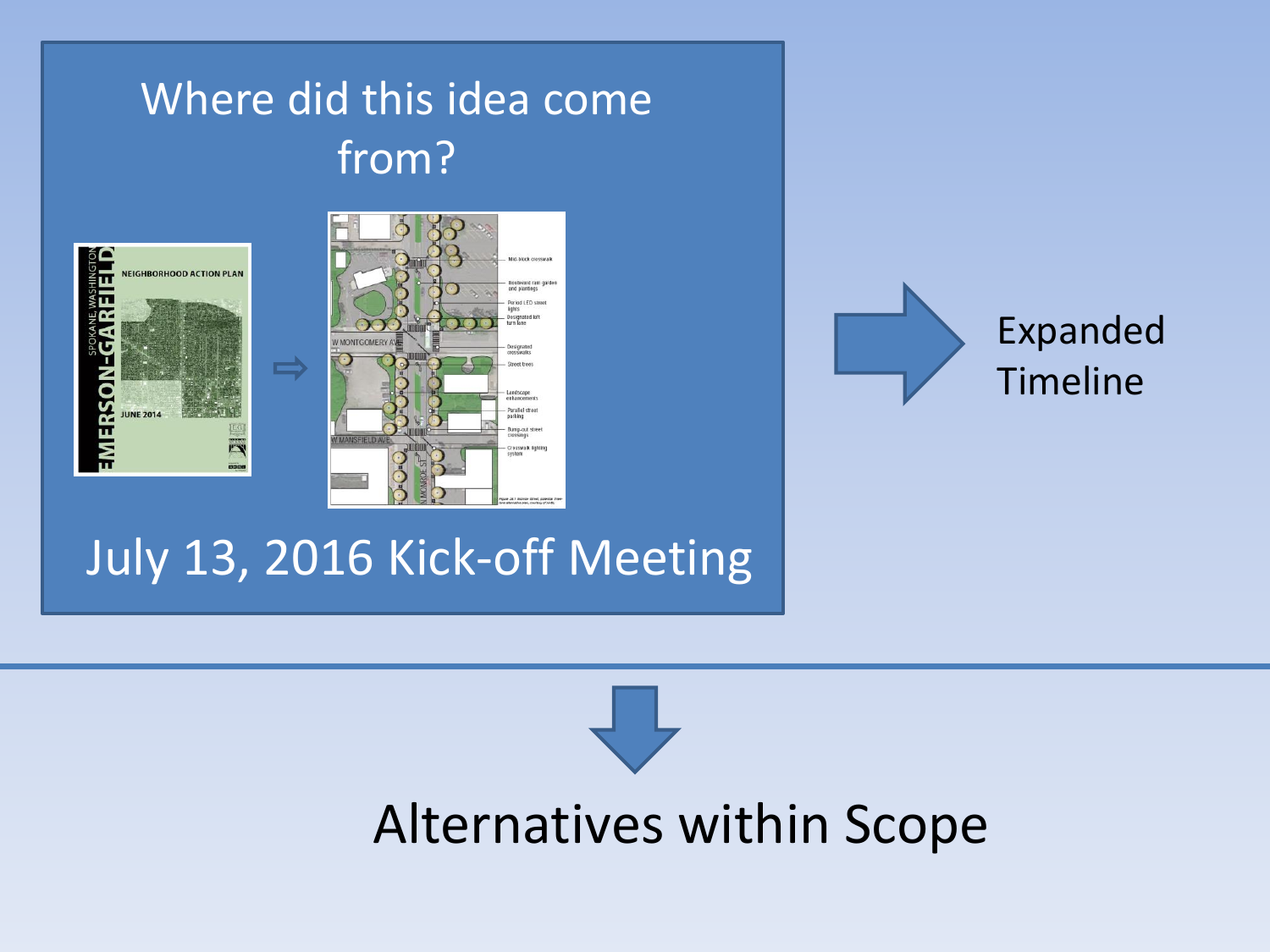#### North Monroe Project Timeline



Emerson-Garfield Neighborhood Plan defines need for safety improvements and beautification of North Monroe. Proposed project identified wider sidewalks, bumpouts at intersections, possible 2 or 3 lane configurations, enhanced landscaping, and a possible center boulevard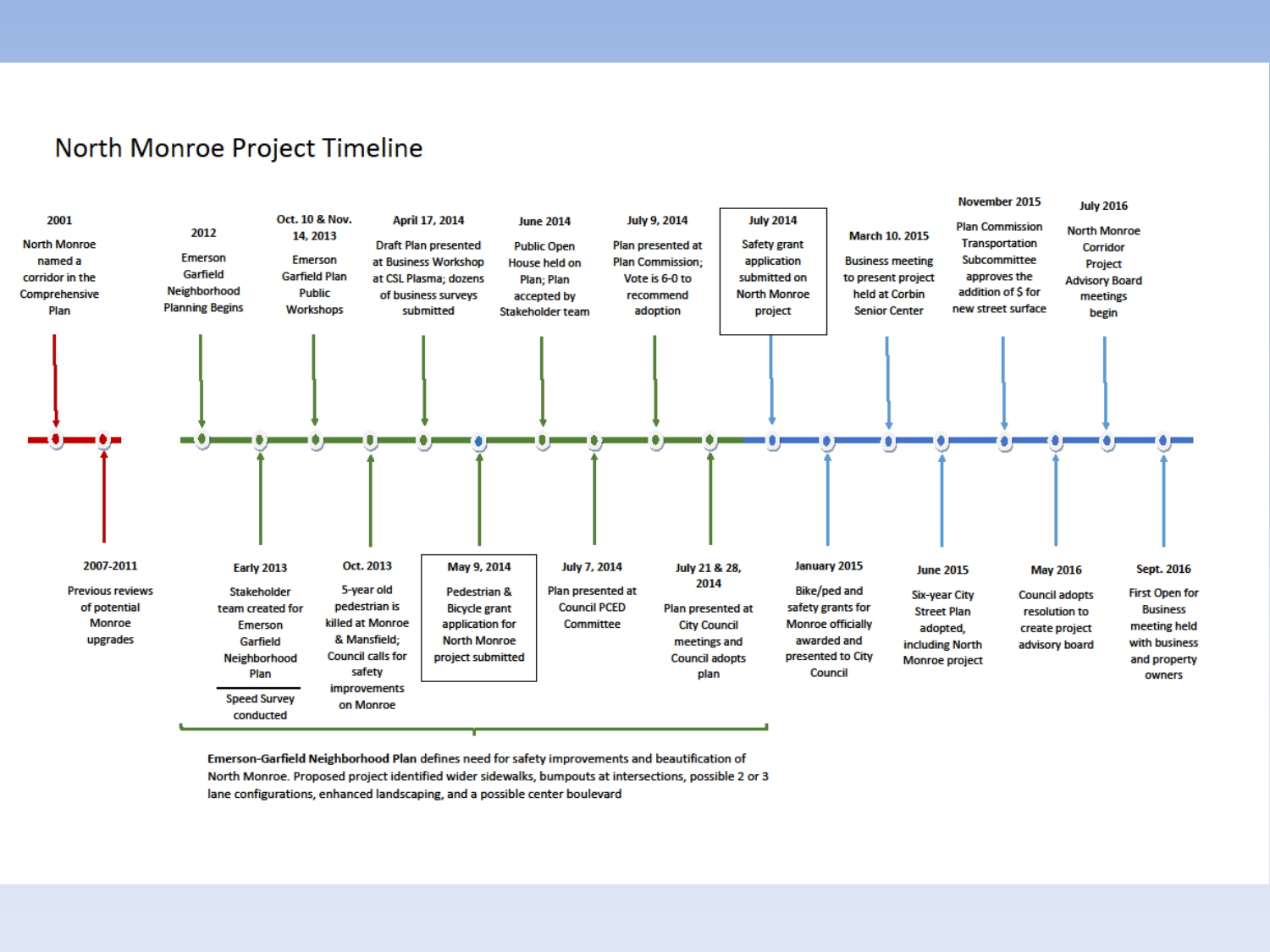# Alternatives within Scope

# Tied to Grant Funds



# Adjustable within Scope

Placement of elements

#### Focus Areas | Pedestrian Islands